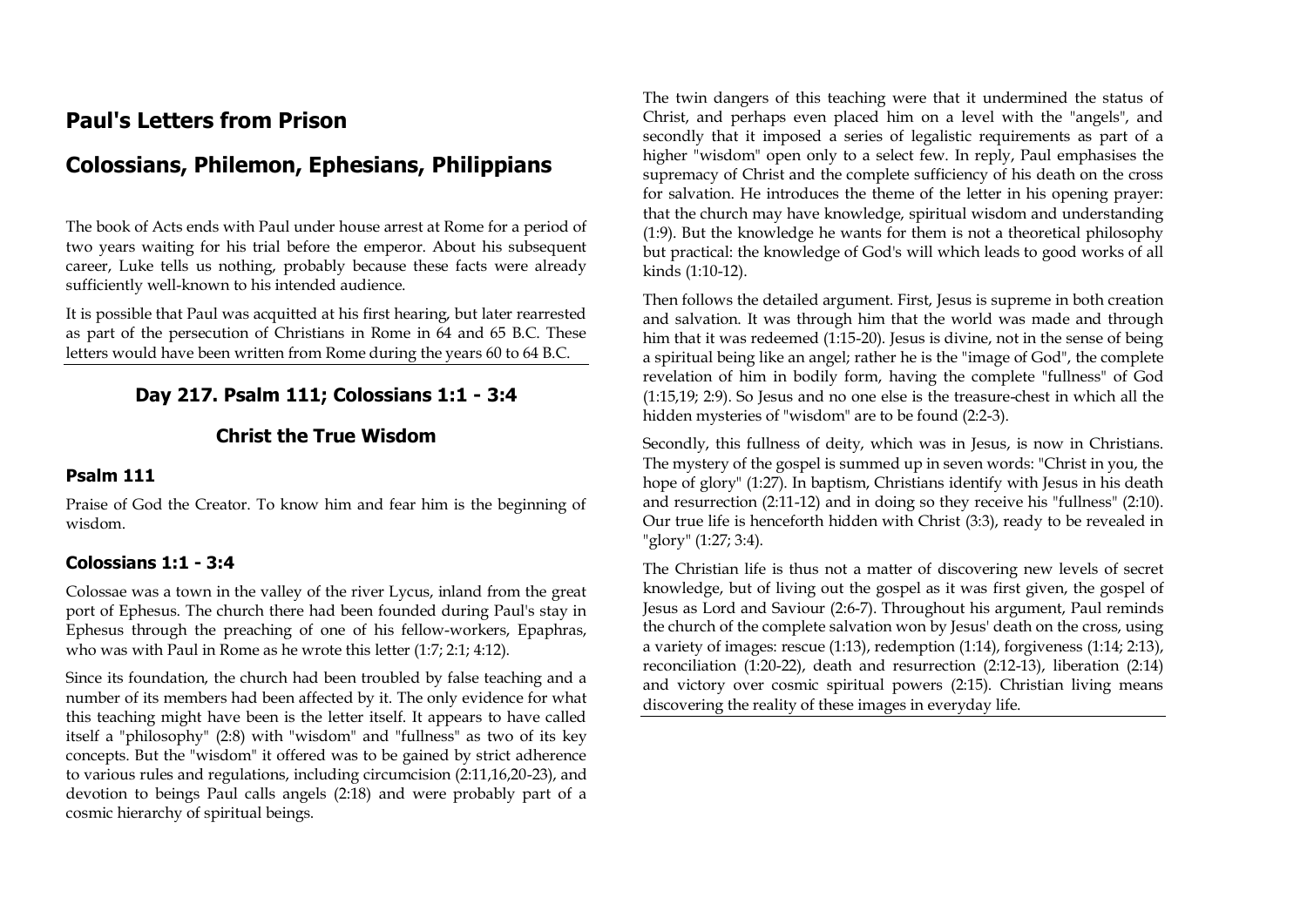# **Day 218. Psalm 112; Colossians 3:5 - 4:end; Philemon**

# **Christian Behaviour**

#### **Psalm 112**

The reward of righteousness.

#### **Colossians 3:5 - 4:end**

The "philosophy" at Colossae emphasised various rules, regulations and ascetic practices either as the true form of Christian behaviour or a special calling for the "mature". Real maturity, Paul insists, is not to be found this way (1:28); in fact, these practices do not even work (2:23). They may make us formidably moral on the outside, but they cannot make us holy on the inside. Real Christian maturity is to be found by living out the meaning of Christian baptism. In baptism, we die and are raised to life with Jesus (2:12). This means that the old life is dead (2:20) and a new life begins (3:1), the life of Christ within us (1:27), through whom we have received a new self in his image (3:9-10).

If our old sinful self died in baptism, then we are to "put to death" everything that belongs to it (3:5). That is, in the power that Jesus gives to refuse everything belonging to the old life based on earthly nature, to take these off like an old suit of clothes (3:9) and put on in their place the qualities of Jesus himself (3:12). In three sections of instructions, Paul deals first with behaviour towards other Christians (3:12-17), then within the extended household, which might include slaves (3:18 - 4:1) and finally towards outsiders (4:2-6).

The greetings provide a glimpse of Paul's circumstances. Even in prison in Rome, he is supported by a team of fellow-workers (4:11). Evidently, the quarrel with John Mark which caused his split with Barnabas (Acts 15:37- 40) has been resolved (4:10). The greeting to Archippus (4:17) includes a prophetic message.

#### **Philemon**

Comparing the greetings at the end of the letter to Philemon with those in Colossians shows that this short letter must have been written about the

same time (Colossians 4:10-14; Philemon 23-24). In Colossians 4:9 Paul mentions that he is sending Onesimus, who is one of them, and commends him warmly. Onesimus would have needed Paul's recommendation, since he was a slave and had run away from his master, Philemon, a wealthy member of the Colossian church whose home was a regular meeting place (2). Onesimus had made his way to Rome, where he had met Paul and become a Christian (10).

The name Onesimus means "useful", and is typical of someone born into slavery. Although in Philemon's service he had not lived up to it, Paul was finding him a great help and comfort, so much so that he would have liked to keep Onesimus with him. (11,13) However, legally Onesimus was Philemon's property and Paul could not have appropriated him without flouting the laws of the empire. As a Christian, he realised too that master and slave needed to be reconciled as Christian brothers. In sending him home, Paul asks Philemon to forgive him and receive him kindly. If he has robbed Philemon, perhaps to provide money for the escape, Paul asks Philemon to forgive the debt for his sake (18). And there is a strong hint that Paul would like Philemon to go even further than he asks and grant Onesimus his freedom (15-16,21).

We do not know the end of the story, but we do know that there was a bishop of Ephesus later in the century called Onesimus.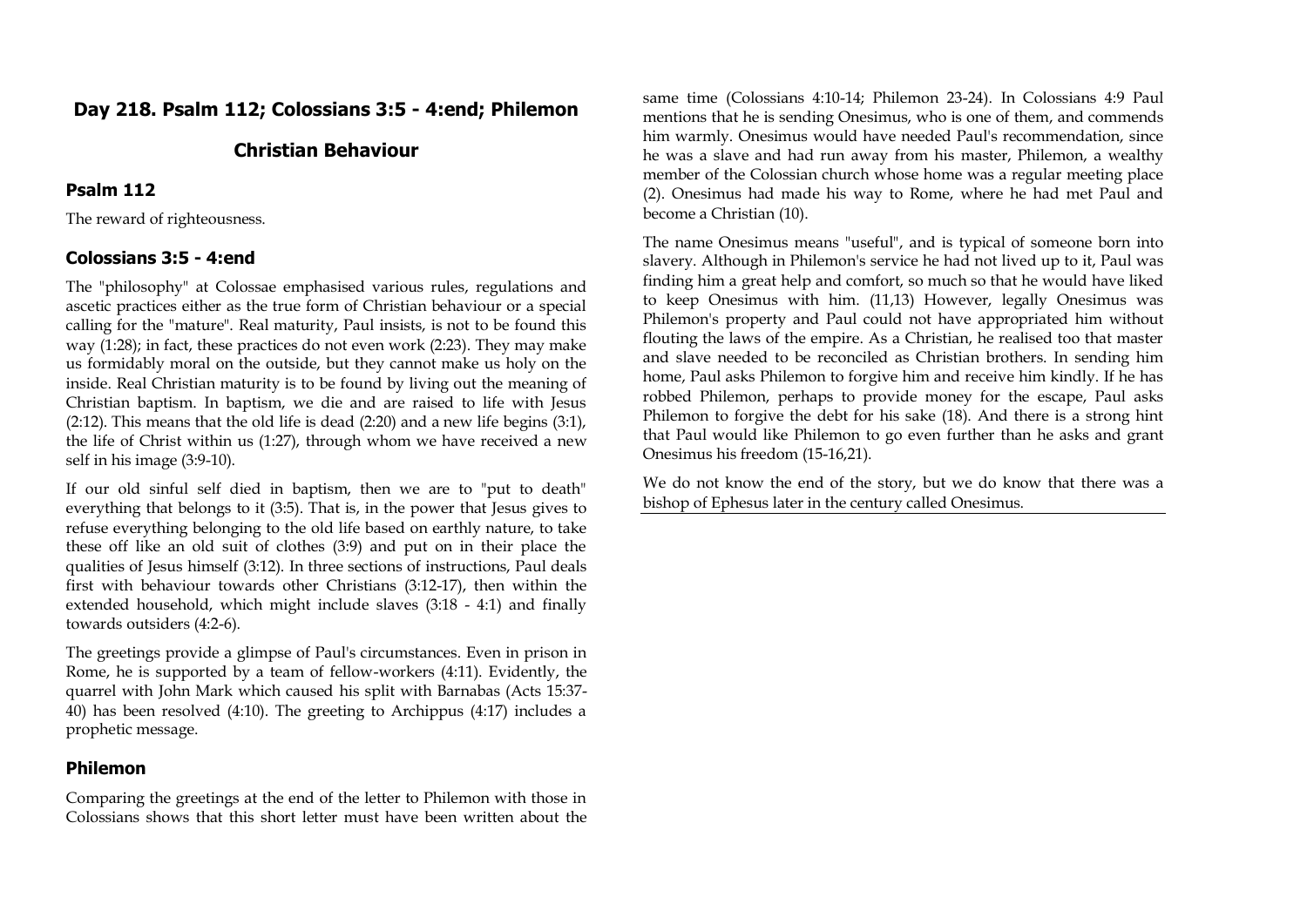# **Day 219. Psalm 103; Ephesians 1 - 3**

# **The Power at Work in Us**

#### **Psalm 103**

Praise to the Father for all his benefits.

# **Ephesians 1 - 3**

In Colossians 3:1-4, Paul urged his readers to set their hearts on the heavenly realm where Christ reigns and where their true lives lie hidden with him. Here, he works out that theme in greater detail, and especially as it concerns the place of Jews and Gentiles together in the Church.

In the heavenly realm, Christians are the inheritors of every spiritual blessing through the work of Christ. We are chosen to be holy and blameless, predestined to be adopted as children, granted redemption and forgiveness and chosen to live to the praise of God's glory (1:4-7,11-12). Through the Holy Spirit, we experience now a foretaste of the full life God intends for us (1:13-14). All these were the special privileges of Israel, God's "chosen" people (Exodus 4:21-23; 19:4-6; Leviticus 5:17-19; 19:1-2; Isaiah 43:1-4,18-21). But now they are to be seen in the context of a wider plan to restore the shattered unity of creation. Jesus, the one in whom all things hold together (Colossians 1:17), is to be the source and head of a newly unified creation (1:9-10; Colossians 1:20).

The first stage in the coming unity of all creation in Christ is to be seen in the unity of Jews and Gentiles within the Church. Formerly excluded from the promises made to Israel, the Gentiles are now inheritors of God's blessings. Once known as "far away" (Acts 2:39), Jesus' death brings them near (2:13) and includes them in the "shalom" promised to Israel and which he has now achieved, in which men and women live in harmony with one another and enjoy God's blessing (2:14-19). The Church is pictured as a building in which all find their place as long as they fit in with the foundations and chief cornerstone, Jesus and his apostles (2:19-22). Living in unity, it fulfils the vocation of God's people to bring him praise and glory (2:21-22; Isaiah 43:21).

The unity of God's people, Jew and Gentile alike, is part of the mystery of the gospel. In a passage reminiscent of Colossians 1:24 - 2:3, Paul again refers to the riches of Christ (3:8) and writes of his sufferings for the Church (3:13). Moreover the unity of the Church is a step towards the goal of reconciling the rebellious spiritual principalities and powers and so bringing the whole creation together in Christ (3:10; Colossians 1:16; 2:15).

All this is accomplished by giving us a share in the death and resurrection of Christ. By his mighty power, God raised Christ from the dead and gave him authority over every spiritual power (1:19-21). By the same power, we too are raised from spiritual death, the death of not knowing God, and seated with Christ in the heavenly realms (2:1-6). By grace, we are saved from death and raised to a life of good works (2:7-10). Paul himself has received this grace and experiences it as he goes about the good works God has prepared for him: preaching the gospel to the Gentiles (3:2,7). He prays that his readers may know it more fully for themselves (1:16-19; 3:17-19) so that they may receive it by faith (2:8; 3:17) and experience the power of the resurrection in their own lives (3:20-21).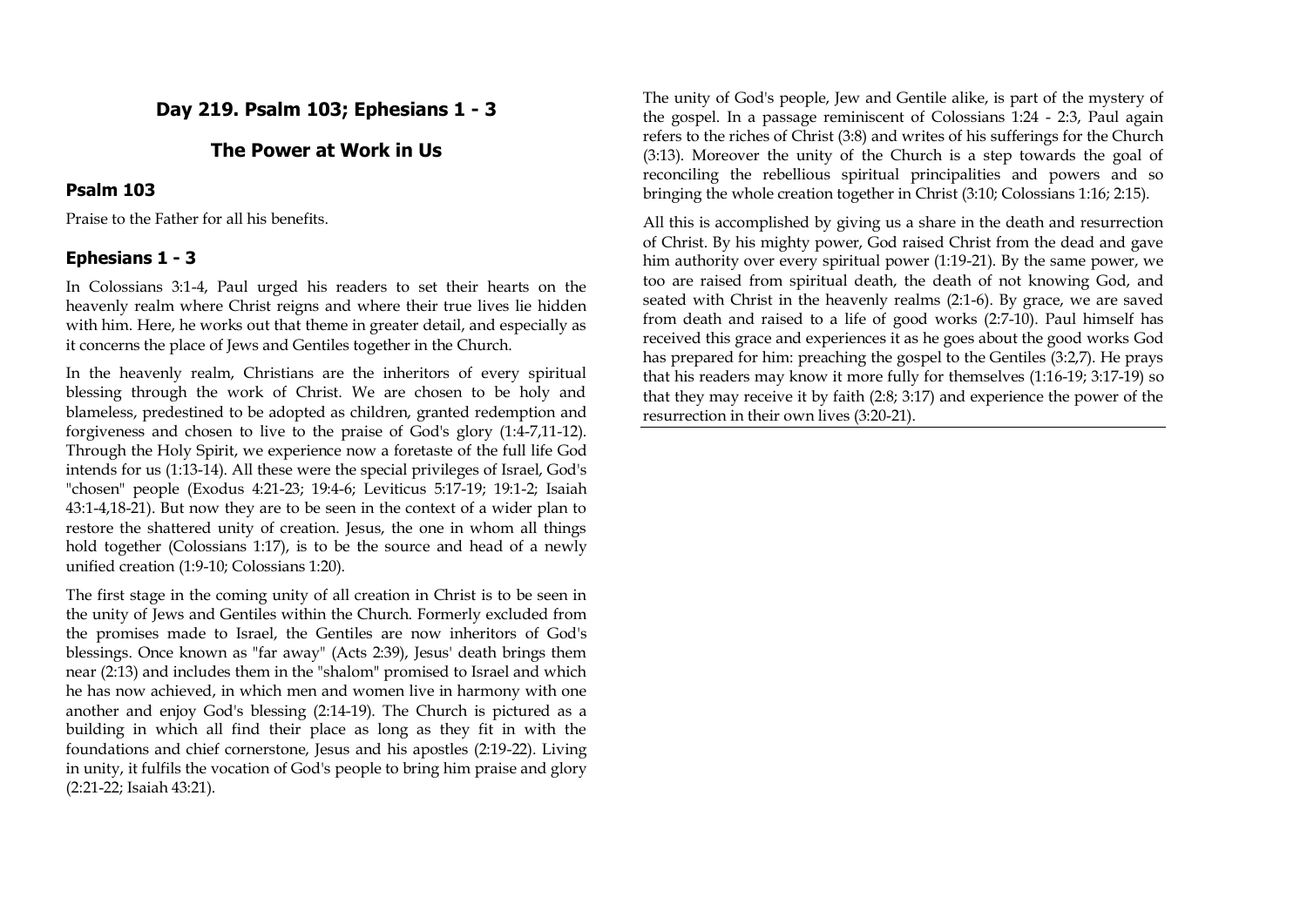## **Day 220. Psalm 128; Ephesians 4 - 6**

# **Life Together**

### **Psalm 128**

The "shalom" in family and community that springs from the fear of the Lord.

# **Ephesians 4 - 6**

The second half of Ephesians turns doctrine into practice. God's plan is to reconcile all things in Christ (1:10). The unity of Jews and Gentiles and of people of all backgrounds in the Church is his first step (2:14-16; Colossians 3:11). This united Church is to be the vehicle of God's purpose on a cosmic scale, making known God's will to rebellious spiritual rulers and authorities (3:10).

Therefore, the Church must live up to its calling (4:1). Whenever Paul describes the ethical implications of Christian doctrine, he deals first with relationships in the Church and begins by asking for the qualities needed to live out the unity God has given in Christ (4:2-3; Romans 12:3,10; Philippians 2:3; Colossians 3:12-14). We have been saved by grace for a life of good works (2:10), and it is in and through the Church that these good works are to take place (4:12). Paul's desire is that we grow to maturity by understanding our calling better and the power God has given us to fulfil it (1:18-21); this too takes place in the Church as we learn from one another, correct and support one another (4:13-16). The Christian life is to be lived along with fellow-believers, all striving together to realise the calling God has given us.

It is, moreover, a process of gradual transformation, based on a new vision of the world. As in his earlier letters, Paul reminds us of the need to put on the new self and to be transformed by the renewal of our minds (4:22-24; Romans 12:2; Colossians 3:9-10). The effect of this transformation is to enable us to see things differently, to have "light" where previously we had only "darkness" (4:17-18; 5:8-11). Seeing the world in a new way, we recognise the futility of our previous behaviour or that of others. Instead, we aim to discover the will of God for us (5:10; Romans 12:2), looking in particular to the example of sacrificial love given to us in Jesus himself (5:1- 2; Romans 12:1).

In domestic affairs, the vision Paul sets before us is one of hierarchy redeemed. Whereas both our experience and his was of hierarchy as division and jealousy, his belief was that the natural hierarchies of society could become a means of grace and mutual upbuilding, if only Christians adopted the sacrificial love of Christ as their rule. The theme of the whole letter is the relationship of Christ and the Church (1:10,22-23), and he sees an image of this relationship in that of husbands and wives. As the Church is redeemed by sacrificial love, so the close relationship of man and woman in marriage, beset by the problems which stem from human imperfection, can be redeemed by the same kind of love on the part of both husband and wife. Similarly with parents and children, masters and slaves: sacrificial love, which goes beyond the everyday demands of one's position, can transform the relationship.

The enemies of God's programme of transformation are the spiritual principalities and powers (6:12). These have been defeated in the heavenly realms by the death and resurrection of Jesus (1:20-21; Colossians 2:15), and now need to be defeated on earth. If they could, they would like to disrupt the saving and transforming work of Christ. The defensive armour to defeat them is not our own, but that won for us by Jesus (6:14-17). We need actively to "take" it and keep it in place by prayer, including, for those who have it, the use of the gift of tongues (6:18). Living the Christian life can be like a battle, in which the enemy is never tired of trying to discourage us another reason why Christians need to practise life together in the fellowship of the Church (6:21-22).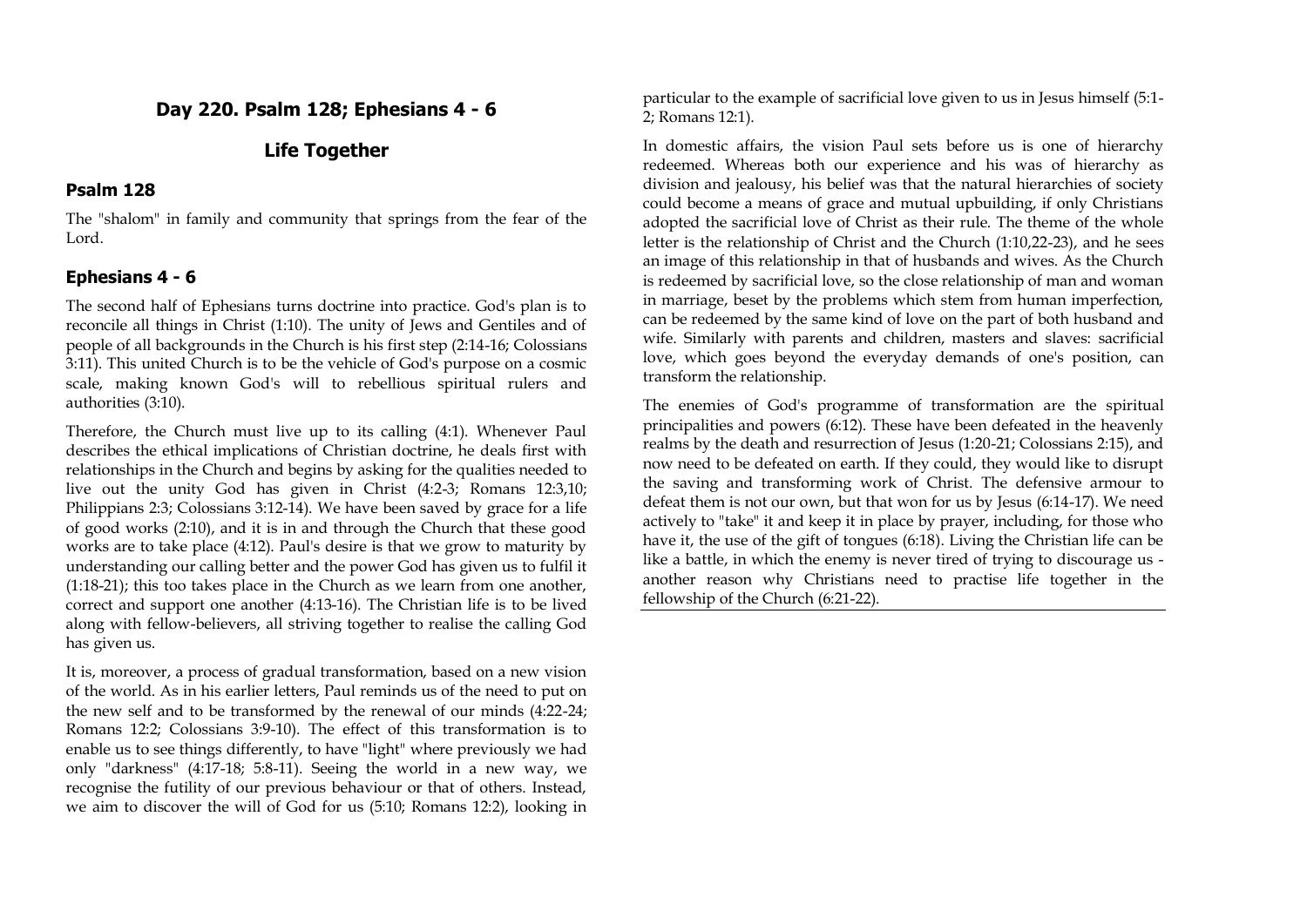## **Day 221. Psalm 33; Philippians 1 - 2**

## **Partnership in the Gospel**

#### **Psalm 33**

The Lord, the defender of his people.

#### **Philippians 1 - 2**

Philippians is an intensely personal letter, written to a church Paul knew well, in response to a gift, which had been brought by one of their own members, Epaphroditus (4:18). With Paul, even a simple thank you letter becomes an occasion for profound theology. The gift was evidence of the fellowship or partnership in the gospel which he shared with them. Reflection on this fellowship or common life is one of two main themes of the letter, along with encouragement to remain firm in the faith and to grow in it to maturity (1:5-6). As usual, his concern is that Christians should increase in the kind of practical knowledge which leads to the discernment of God's will and fruitful lives in his service (1:9-11; Romans 12:2; Ephesians 3:16-21; Colossians 1:9-10).

In the greeting (1:1-2) the word "overseer" translates the Greek *episkopos*, the origin of the title "bishop". Here, Paul mentions two of what became the three-fold order of ministry in churches in the Catholic tradition: bishops, priests and deacons. "Priests" are a development of "presbyters" or "elders", whom Paul also appointed in his churches (Acts 14:23). Although the three titles existed in the New Testament Church, they did not mean exactly the same thing. The relationship between overseers, elders and deacons was a good deal more fluid.

Years before, to the elders of Ephesus, Paul had said that his life meant nothing to him except the chance to proclaim the gospel in response to his calling (Acts 20:24). Here again, he sees his position in prison only in terms of the opportunities it gives or denies to further the work he has been given. To remain living is not the point; death, if it completes a life of faithful service, will be far better. Only the knowledge of further work to do leads him to hope for time in which to do it (1:19-25). He is realistic enough to know that not all who preach the gospel do so from motives of love. Christian service is as capable as anything else of being used as a vehicle for selfish ambition, but he can afford to be generous to his opponents (1:15- 18).

Selfish ambition is one of the failings which impairs the partnership within the churches he longs to see. The common life is promoted by humility and love for one another (2:1-4). This sharing is both a sharing in the Spirit (2:1) and in the attitude of Christ himself, the servant King (2:5-11). To describe the humility and exaltation of Jesus, Paul probably draws on an early Christian hymn, which would have been well known in Philippi. The common life includes a sharing in prayer (1:19) as well as the exchange of messages (2:19-end). It also means sharing in suffering (1:29-30); to suffer for the gospel is to share the sufferings of Jesus (3:10).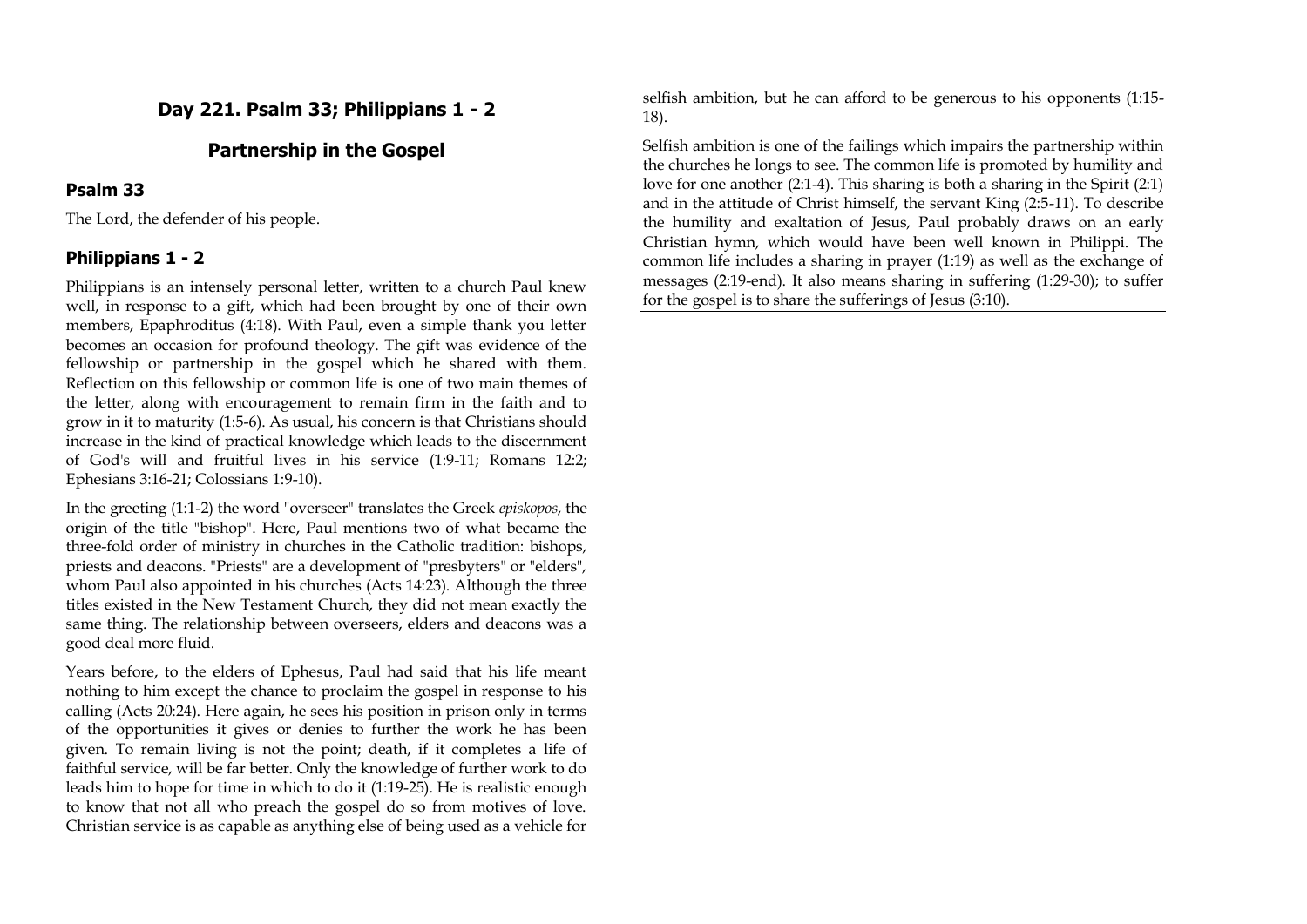## **Day 222. Psalm 34; Philippians 3 - 4**

# **Faith for the Future**

#### **Psalm 34**

The Lord protects those who trust in him, even in trouble.

#### **Philippians 3 - 4**

In chapter 3, Paul turns to the second of his two themes: the prayer that his friends in Philippi continue to grow to maturity (1:6; 2:12-13). Genuine Christian maturity is prevented if it becomes a matter of satisfying legal requirements. The "circumcision party", who insisted on Gentile Christians conforming to the demands of Jewish Law, including circumcision, were still strong in Jerusalem and may have posed a danger in Greece and Macedonia, where Philippi was situated. In this very personal letter, Paul uses a personal argument. He himself has chosen to abandon any attempt to please God by membership of a chosen elite, lawkeeping or "good works." He counts all these as belonging to the "flesh", by which he means the self-oriented life. In the same way, if we are tempted to count such things as wealth, power, ability, position or good looks as a recommendation they become an obstacle to knowing Christ (1 Corinthians 1:26-31). To know Jesus is of such surpassing worth, that none of the gifts and advantages of this life can be compared with it. He is like the treasure hidden in a field or the pearl of surpassing worth in his own parables (Matthew 13:44-46; 1 Corinthians 1:31; Colossians 2:2-3). So Paul can write, "To live is Christ" (1:21); nothing else in life satisfies, and the life which is oriented to God must have Christ as its centre.

To live by faith in God means far more than trusting in Christ alone for salvation. It means making it our surpassing aim to know him more deeply (3:7-8). As always in Paul, drawing on his Jewish rather than his Greek heritage, such knowledge is practical. To know Christ can only be achieved by conforming to the pattern of his life, the two-fold pattern of crucifixion and resurrection. Christ humbled himself and became obedient to death before being exalted as Lord (2:6-11). For Christians to know him means to experience the power of his resurrection (3:10; Ephesians 1:19-21; 3:20) and to share in his sufferings (3:10; Ephesians 3:13; Colossians 1:24; 2

Corinthians 1:8-9). To allow God the Father to mould us in this way, to see this moulding as an ongoing process and submit to it for the course of our lives is what true maturity means, in contrast to some legalistic cul-de-sac (3:12-19). The destination and fulfilment of our growth to maturity and the only place we shall be truly complete is with Christ himself in heaven. It is when he appears that we shall be revealed in glory (Colossians 3:4), a glory which will take bodily form (Philippians 3:21). Interestingly, in this letter, Paul mentions all three facets of the heavenly hope: the idea of going to be with Jesus after death (1:23), the final resurrection (3:11) and the personal return of Christ (3:20).

In his final greeting and thanks for the gift the Philippians had sent, Paul draws on it to urge one final lesson: abandonment to divine providence. He wants them to set their minds on heavenly rather than earthly things  $(4:8;$ Colossians 3:1); to trust in God for financial provision (4:6,19); to submit all their anxieties to him and find his peace in times of stress (4:6-7; Psalm 55:22); to learn to be content in all circumstances (4:11-13; 1 Thessalonians 5:16-18); and to find reasons for rejoicing at all times (3:1; 4:4,10).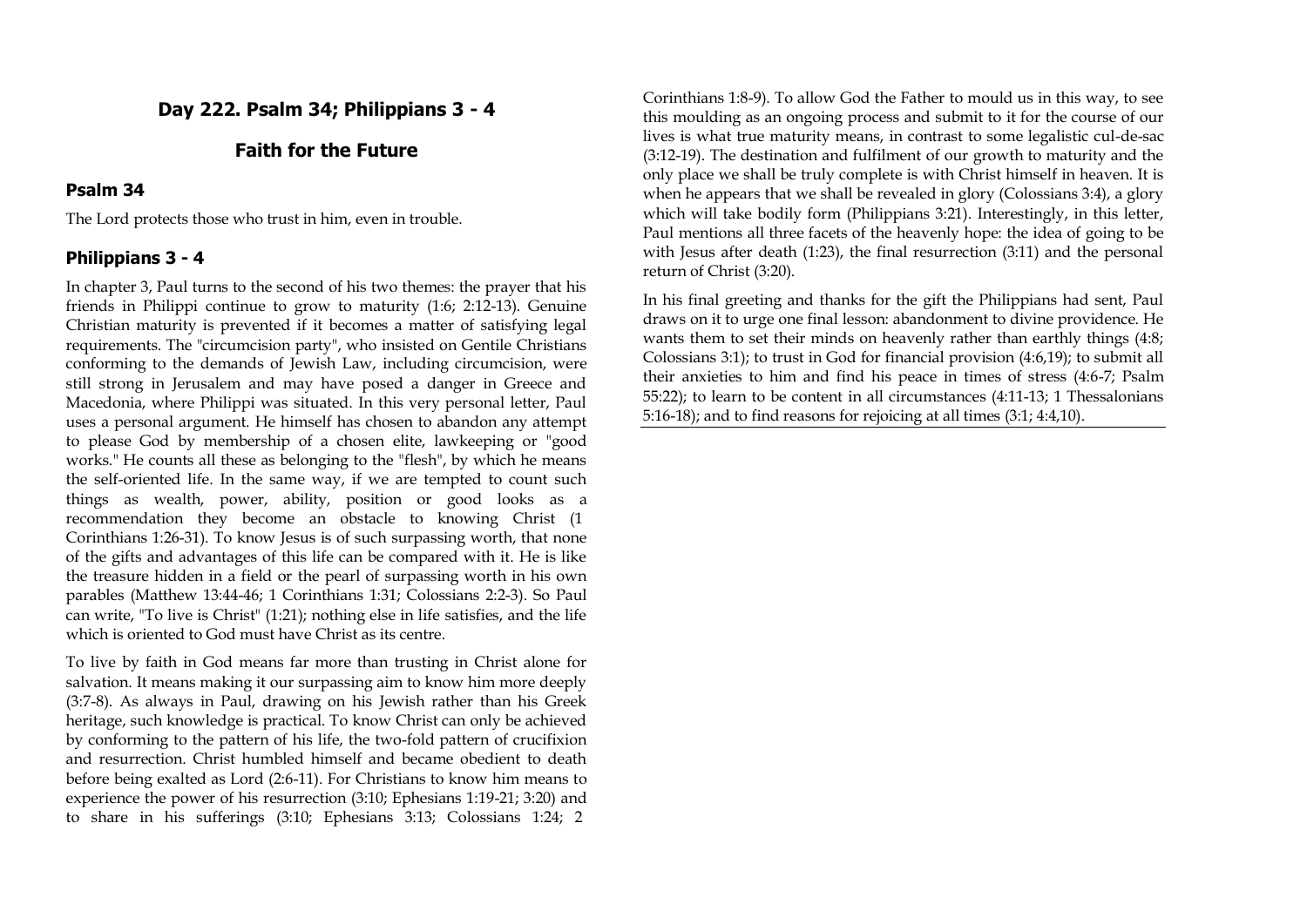# **The Pastoral Epistles**

with the problems in Ephesus and Rome, before being rearrested prior to the writing of 2 Timothy.

# **1 and 2 Timothy, Titus**

These three letters form a clearly defined group, distinguished from the other letters of Paul by their subject matter and style. In subject matter, they are instructions on the proper ordering of the local church to Timothy and Titus, who had been sent as apostolic delegates to Ephesus and Crete respectively to take temporary charge. This suggests that, learning from his experience in Corinth, Paul had decided to take action before things got too far out of hand. The difficulties Timothy and Titus might have had in asserting Paul's authority are not overlooked (1 Timothy 4:11-12) but do not seem to have been too great, at least in Paul's mind.

In style and vocabulary the Pastoral Epistles show clear differences from the other letters of Paul, so much so that many New Testament scholars have suggested that the letters were not written by Paul at all but by a later leader of the Church wishing to use his authority. The practice of "pseudonymity", using the name of someone else in a letter or book, was widespread in the first and second centuries. However, the differences between these letters and Paul's earlier ones are satisfactorily explained by:

- the differences in content: Paul was writing to individuals about church government, and the purpose is primarily pastoral rather than theological;
- the lapse in time: Paul had probably spent most of the previous few years in Rome and the western Mediterranean, possibly using a good deal of Latin, which would have an effect on his style;
- the use of a different secretary: Paul's letters would not simply have been given at dictation speed; there was scope for the writer to "tidy up" the grammar if he was confident and able enough to do so.

If written by Paul, we have to assume that he was released from the imprisonment recorded at the end of Acts and continued his missionary endeavours for a short time, probably looking to visit places so far untouched by the gospel message and leaving Timothy and Titus to deal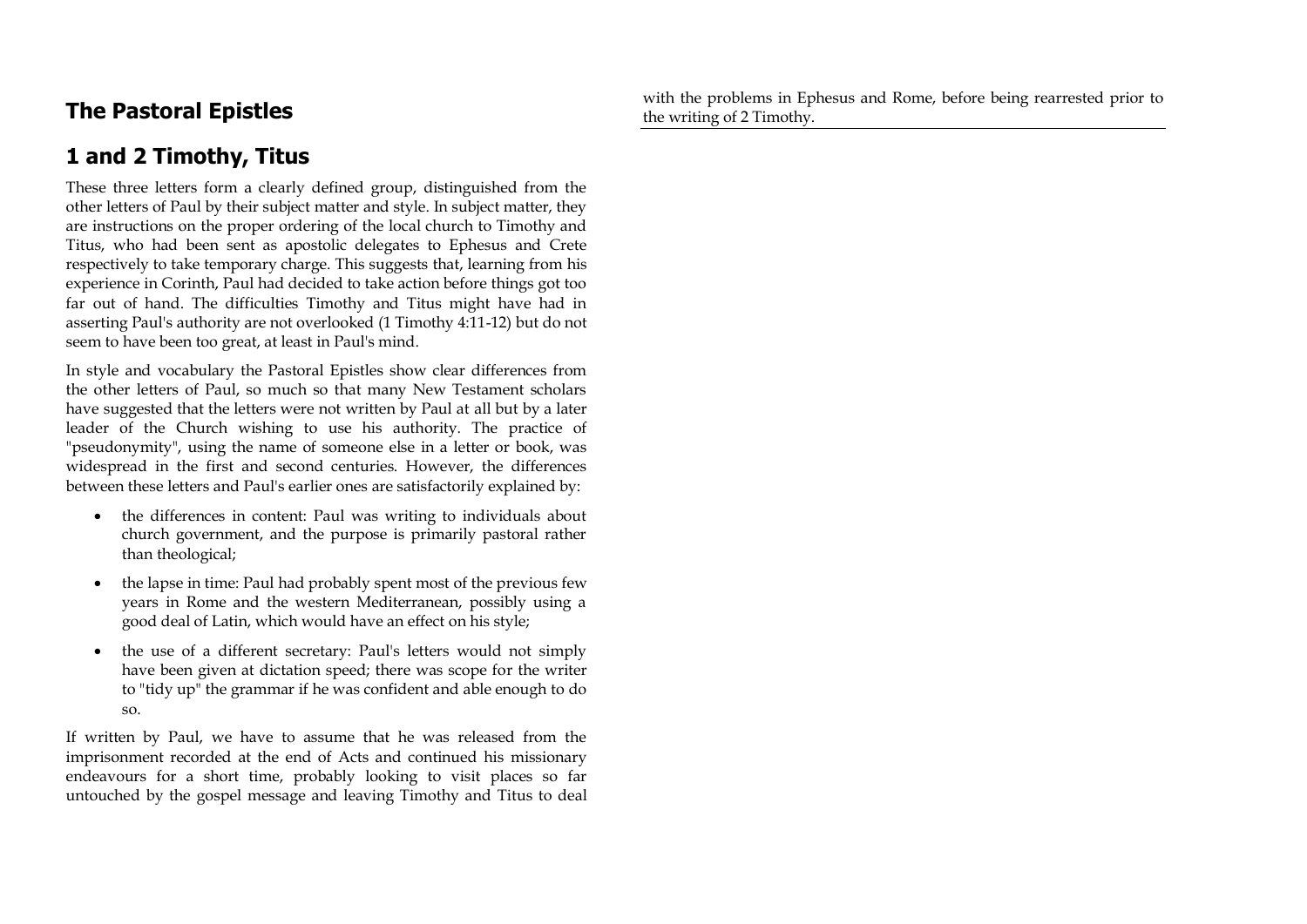## **Day 223. Psalm 101; 1 Timothy 1 - 4**

# **Order in the Church**

#### **Psalm 101**

A ruler's promise.

## **1 Timothy 1**

The main reason for sending Timothy to Ephesus was to combat a group who were teaching false doctrines. From the evidence of the letter itself, these seem to have had some relation to the ones Paul had come across earlier in Colossae. There is a very strong Jewish strand, represented by the Law (1:7-9) and the refusal to eat certain foods (4:3), mixed with philosophical speculations (1:4) and a streak of asceticism (4:3). Apparently, Paul had already punished the two principal teachers, Hymenaeus and Alexander, by putting them out of the church (see 1 Corinthians 5:5), thereby consigning them to the "dominion of darkness" (Colossians 1:13) and of Satan.

In reply to their teaching, based on Law, Paul emphasises again that it is through grace and grace alone that we are saved (1:12-17), and that our rule of conduct is not to be slavish obedience to external rules but the internal testimony of a good conscience (1:5,19; 3:9).

# **1 Timothy 2**

Paul goes on to insist on the importance of obedience to authority and quiet and godly lives, presumably because the false teachers were challenging these and causing disputes.

The references to women in this chapter have caused much anguish and division in the Church down the centuries. But as with 1 Corinthians 11, it is unlikely that Paul intended to forbid women any teaching or leadership role or give them a lower status in the Church than men. If so, he would be knowingly contradicting himself (Galatians 3:26-28; Colossians 3:11). The explanation for this passage is probably that it is written to address the situation in Ephesus. The city was dominated by the cult of Diana the virgin goddess of the moon (Acts 19:23-28) and the Temple and its administration were in the hands of an exclusive caste of female Temple servants. From the evidence of the letter we can guess that these women denigrated marriage (4:3) and child-bearing (2:15) and looked on men as second-class citizens (2:12). Paul's concern was to prevent the women of the Ephesian church becoming overbearing like those of the Temple cult.

# **1 Timothy 3**

One of Timothy's tasks was to make sure that the local church leaders were fit for their office. These leaders included women. The words in 3:11 translated "wives" in N.I.V. mean simply "the women" and since the instructions to deacons continue from 3:8 to 3:13, it is probable that they are women deacons. The Church is "God's household" (3:15) and managing it is like managing a family (3:5). Although it may include people with failings of all kinds, its leaders must be "above reproach".

# **1 Timothy 4**

As Paul's delegate, Timothy is to take authority and use it (4:11-12). He is to guard his own life against sins which could undermine his authority (4:16) and set an example to others (4:12). His ministry is to be based on Scripture, interpreted by preaching, teaching and the gift of inspired prophecy (4:13- 14).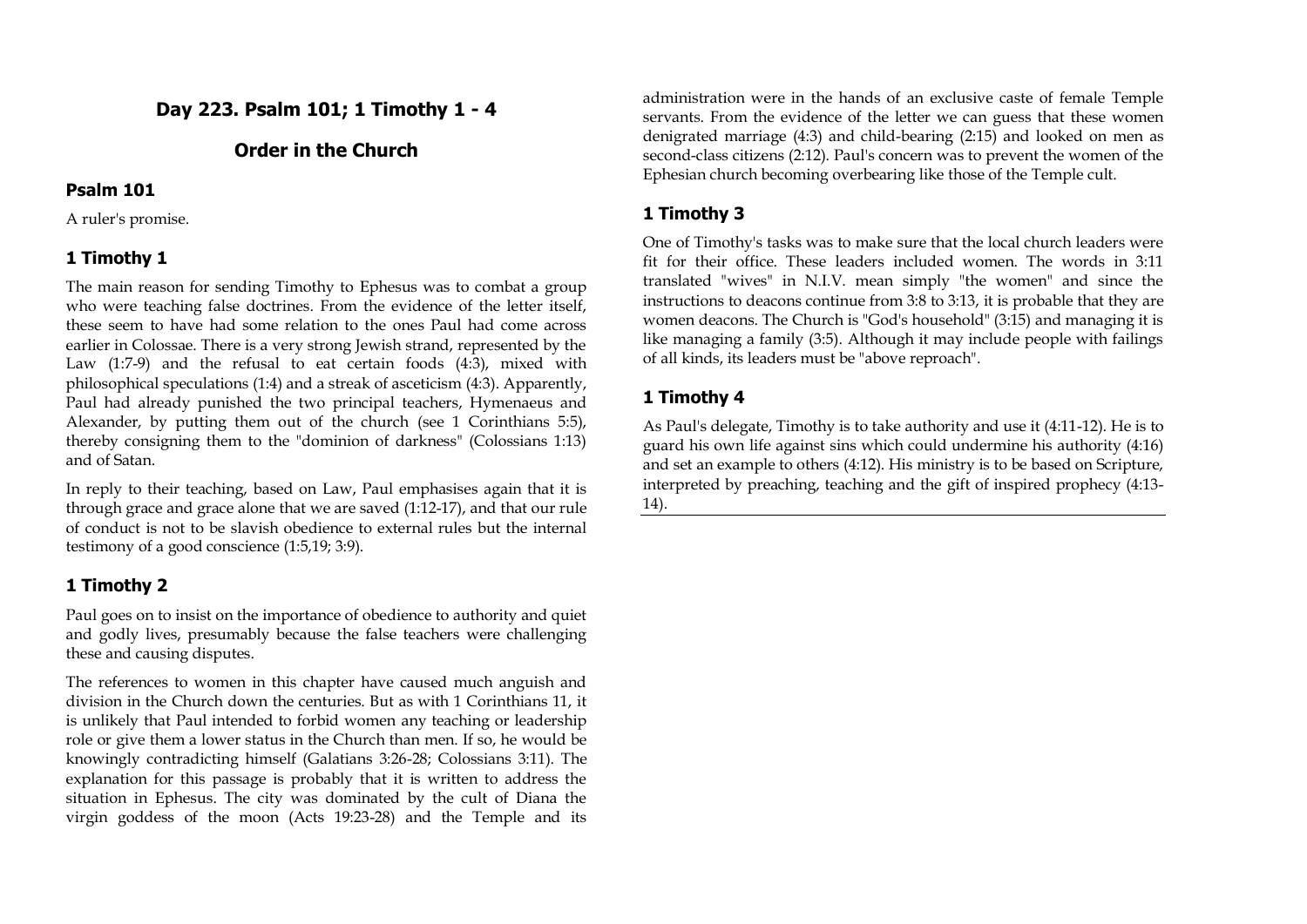# **Day 224. Psalm 15; 1 Timothy 5 - 6; Titus**

# **Sound Doctrine**

#### **Psalm 15**

The quality of life that makes worship genuine.

## **1 Timothy 5 - 6**

From the earliest days, the Church made provision for the widows among its number (Acts 6:1). Unable to own property or to earn a living on their own, such women depended on their family to keep them. But looking after a large number of widows soon caused problems for the Church, the chief of these being to make sure that those who received the Church's money did not bring Christian faith into disrepute by their manner of life. So Paul counsels great care and a rigorous set of conditions before a woman receives the support of the Church. If she is young, she should marry and have children (5:11-15). If she has family, they should support her (5:4,8,16). If she is to be supported, she should be living an exemplary life (5:5). In fact, by the time all Paul's conditions have been met, the widows have become a full-time serving order of older women (5:9-10).

Similarly, if elders are to be supported by the church (5:17), they too should live exemplary lives (5:19) and it is wise to be careful before ordaining anyone or recognising them for public ministry (5:22). The Church's money should not go to any who are governed by the love of money and Timothy should be especially on the lookout for those who teach false doctrine as a sign of someone preaching for money rather than the honour of God (6:3- 10).

Both slaves (6:1-2) and the rich (6:17-19) are to see their status as an opportunity to serve God and bring him honour.

## **Titus**

The "straightening out" that was needed in Crete (1:5) was the appointment of men of sound doctrine and good life to positions of responsibility throughout the island as a check on the spread of false teaching. The emphasis in Paul's greeting is on the truth (1:1-2) and the need for a genuine calling to preach God's word (1:3). He sees false doctrines, especially those of the Jewish circumcision party, as a cancer eating away at the Church from the inside and false teaching as inevitably linked with a sinful life (1:10-end; 3:9-11). It is Titus' job to root out such false teaching and ensure sound doctrine in its place.

Sound doctrine is measured by a good life. The emphasis on justification by faith in his earlier letters had opened Paul to the accusation that he cared nothing for the believer's quality of life (Romans 6:1,15), a slander he took pains to deny. Christians are saved by grace for a life of good works under God's direction (3:4-8; Ephesians 2:8-10). The quality of their lives is to be seen as evidence of the genuineness of their faith (Colossians 1:9-10). So for Titus, to teach what is in accord with sound doctrine (2:1) means ensuring that Christians live godly lives, which reflect credit on Christ and the Christian community (2:2-14).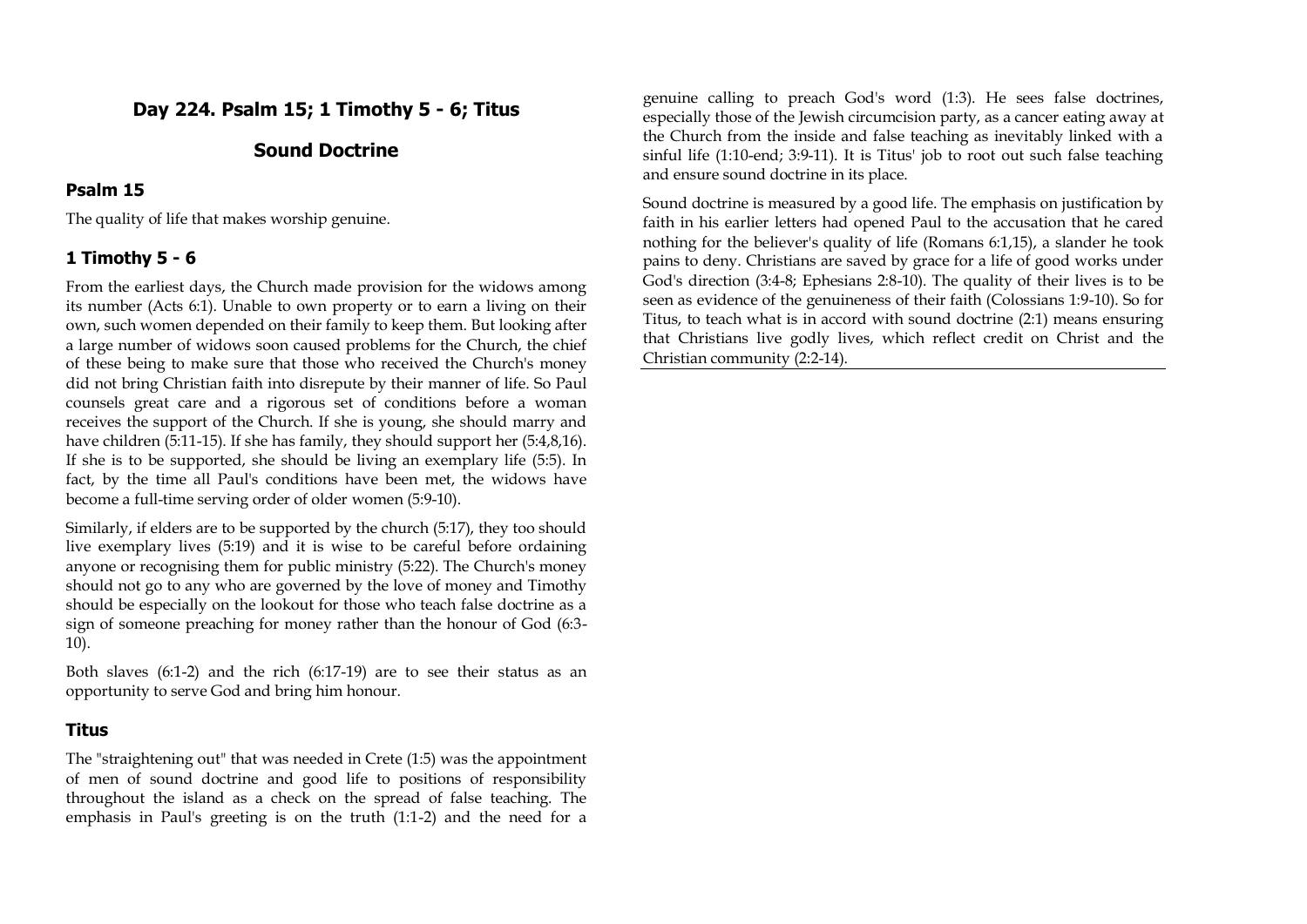## **Day 225. Psalm 71; 2 Timothy**

#### **Perseverance**

#### **Psalm 71**

An old man asks for God's help in time of trial.

#### **2 Timothy**

Since he wrote 1 Timothy and Titus, Paul had been arrested and taken to Rome, probably by way of Miletus and Corinth (4:20) and there put on trial (4:16). If he travelled through Miletus, it is possible that he was actually arrested in Ephesus, since the cities are very close. On his arrest, none of his friends in the province of Asia, of which Ephesus was the chief city, had stood by him (1:15). Moreover, from the evidence of this letter, Timothy's mission to oppose the false teachers in Ephesus had not been very successful. The outlook was bleak and Paul writes to Timothy, not only to urge him to come to Rome but to strengthen him against the hardships of persecution, the disappointment of failure and the desertion of former friends.

Even in these trying circumstances, Timothy must not be ashamed either of the gospel or of Paul himself, despite his disgrace in the eyes of the world (1:8). The attitude he should have is that of a soldier, who expects hardship and danger as part of his calling and is prepared to face up to it (2:4). He is to see his recent disappointments as an athlete's training, preparing him for the prize (2:5) or a farmer's patient hard work as he waits for the eventual harvest (2:6-7). He should remember the predictions of the troubles to come in the last days (3:1-5) and see the defection of the Ephesians and the apparent success of his opponents as examples of what to expect (3:6-9). Jannes and Jambres are names given in later Jewish literature to Pharaoh's magicians, who despite their great power and secure position were brought to shame in the end (Exodus 8:18-19).

Paul does not pronounce final judgment on the false teachers, but leaves God to be their judge. However, he does judge their actions: only God knows who are his, but as teachers of the faith, they should have nothing to do with wickedness (2:19). They are fit only to be ignoble vessels, whereas Timothy's aim should be to distance himself from evil and become a useful instrument for God's service (2:20-22). He should treat his opponents with courtesy but not be afraid to teach the truth clearly and rebuke them firmly (2:14-16,24-26).

In following Paul's advice, Timothy has his own heritage of faith to draw upon (1:4-5). He has the gift of the Holy Spirit to provide the inner resources for persevering service (1:6-7). He has the Scriptures and he should study them diligently and preach them boldly (3:14 - 4:2), not being disappointed or discouraged when people don't listen (4:3-5). Finally, he should take to heart the example of Paul himself, who has endured a life of hardship and now looks forward beyond his coming death to the reward for faithful service (1:8-12; 3:10-12; 4:6-8)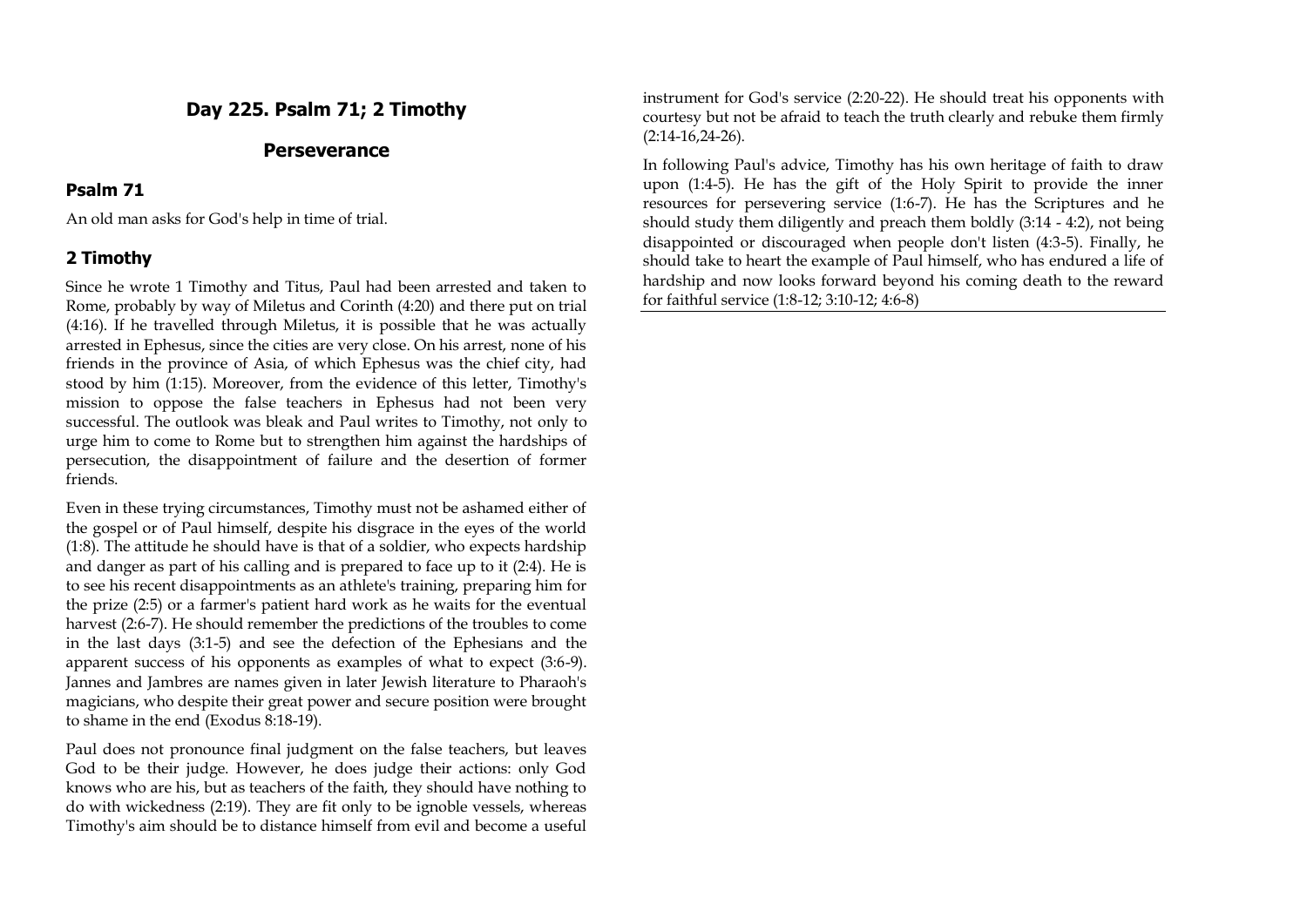# **1 Peter**

Like Paul, tradition has it that Peter spent the last years of his life in Rome, dying during Nero's persecution in about 64 A.D. Unlike Paul, however, little is known about Peter's career between the Council of Jerusalem described in Acts 15 and his death. From Paul's epistles, we hear of a visit to Antioch (Galatians 2:11) whose date is uncertain (see notes on Galatians 2). We also know that he travelled as an apostle accompanied by his wife (1 Corinthians 9:5) The opening verses of 1 Peter suggest that he must have travelled widely and visited a large number of churches. The letter was written to Christians throughout the area of present day Turkey. Many of these, though not all, were churches where Paul had first evangelised, in company with Silas, and Silas was associated with Peter in sending his letter (5:12), perhaps as the drafter of it.

Peter was writing from Rome, the great city and enemy of the Church referred to as Babylon in 5:13 as well as in Revelation 17:1-9. The Christians he wrote to were facing persecution, though not necessarily the statesponsored persecutions which began under Nero. Christians might be denounced to the local magistrates because of the envy of their neighbours or, especially in cities such as Ephesus with thriving idol-cults, become scapegoats for bad harvests, trading losses or other evils. At Rome, however, Nero's persecution may have been well under way and Peter aware that his life might soon come to an end. The inheritance laid up in heaven for him (1:4) would have been very real.

The thought of the letter is very close to much of Paul's writing. This may be because Peter had met Paul and spoken to him often, or because Silas was involved with him in writing the letter or because both Peter and Paul drew on the same early Christian traditions, especially those to do with appropriate behaviour (2:13 - 3:12). The similarities include:

- $\bullet$  the reference to the Trinity in the opening address (1:2; 2) Thessalonians 2:13-14);
- the resurrection hope encouraging us to remain steadfast in trials (1:3-6; 1 Corinthians 15:58; 2 Corinthians 5:1-10; 2 Timothy 4:7-8);
- the gospel message revealed in the last times (1:20; Galatians 4:4; Ephesians 3:10-11; Colossians 1:26);
- the importance of exemplary good lives (2:11-12; Philippians 2:14- $15$ ;
- the discipline of submission as the way of redeeming relationships (2:13,18; 3:1; Romans 13:1; Ephesians 5:21)
- the Christian response as dying to sin and living to righteousness (2:24; Romans 6:2-4; Colossians 3:1-11).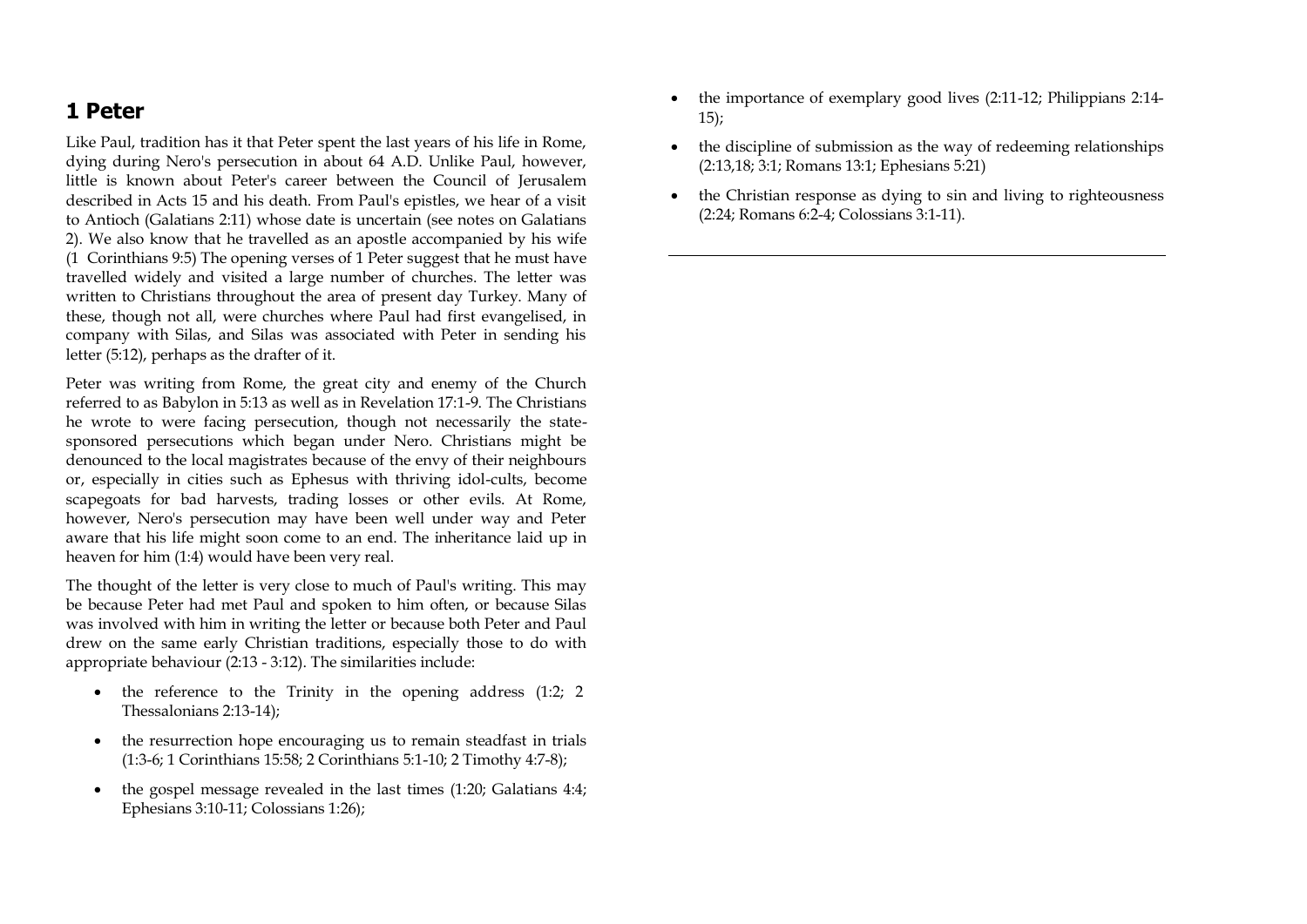## **Day 226. Psalm 118; 1 Peter 1 - 2**

## **A Living Hope**

#### **Psalm 118**

A processional psalm, in which the King gives praise to God for rescuing him from his enemies.

### **1 Peter 1 - 2**

In the opening address, Peter refers to his readers as "exiles of the Dispersion" (1:1). Since the destruction of Jerusalem in 587 B.C. and the exile of the Jewish people, the prophets had been foretelling and the Jews eagerly awaiting a great home-coming when God's people would return to a restored land and experience his blessing once again. For Peter, however, it is the people of the new covenant, the Christian Church, who are the scattered exiles, sprinkled with the blood of Christ (1:2) rather than the blood of the old covenant (Exodus 24:8). And the inheritance they await is the one which is theirs in heaven.

Peter's thought was saturated in the Old Testament and the hopes of Israel. Christians are God's chosen people (1:2; 2:9), the death and resurrection of Jesus fulfil the hopes of the prophets (1:10-12); Christians are to be holy as God is holy (1:15-16; Leviticus 19:2); they are both the new Temple and the new priesthood (2:4-5); they inherit the promises to the Jews (2:9-10; Exodus 19:5-6; Isaiah 43:21); Jesus is both the Passover Lamb (1:19; Exodus 12:5) and the suffering servant of Isaiah 53 (2:21-25).

To strengthen his readers in persecution, Peter reminds them of the hope of resurrection which they have to look forward to (1:3-5). He wants them to see their trials as something given to perfect their faith and make them ready for the Lord (1:6-7). They should see their lives as a battle, in which they will need steadfast minds and hearts (1:13). They are strangers in this world (1:1,17; 2:11), rescued from it by the precious blood of Jesus (1:18-19) and given all the privileges of God's chosen people (2:9-10).

In view of the trials facing the Church, it is important that Christians live exemplary lives. There is a danger that if they yield to temptation even a small amount they may easily be led astray. They should avoid the sins they committed before becoming Christians (1:14) and aim for holiness (1:15-16), living in the fear of the Lord (1:17). They should feed their minds and hearts by the study of the Bible, the word of the Lord, which is the seed by which they received new birth (1:23 - 2:2). In their conduct, they should practise the discipline of submission (2:13,18), taking as an example Jesus the Servant, who endured undeserved suffering in order to win our salvation (2:21-25).